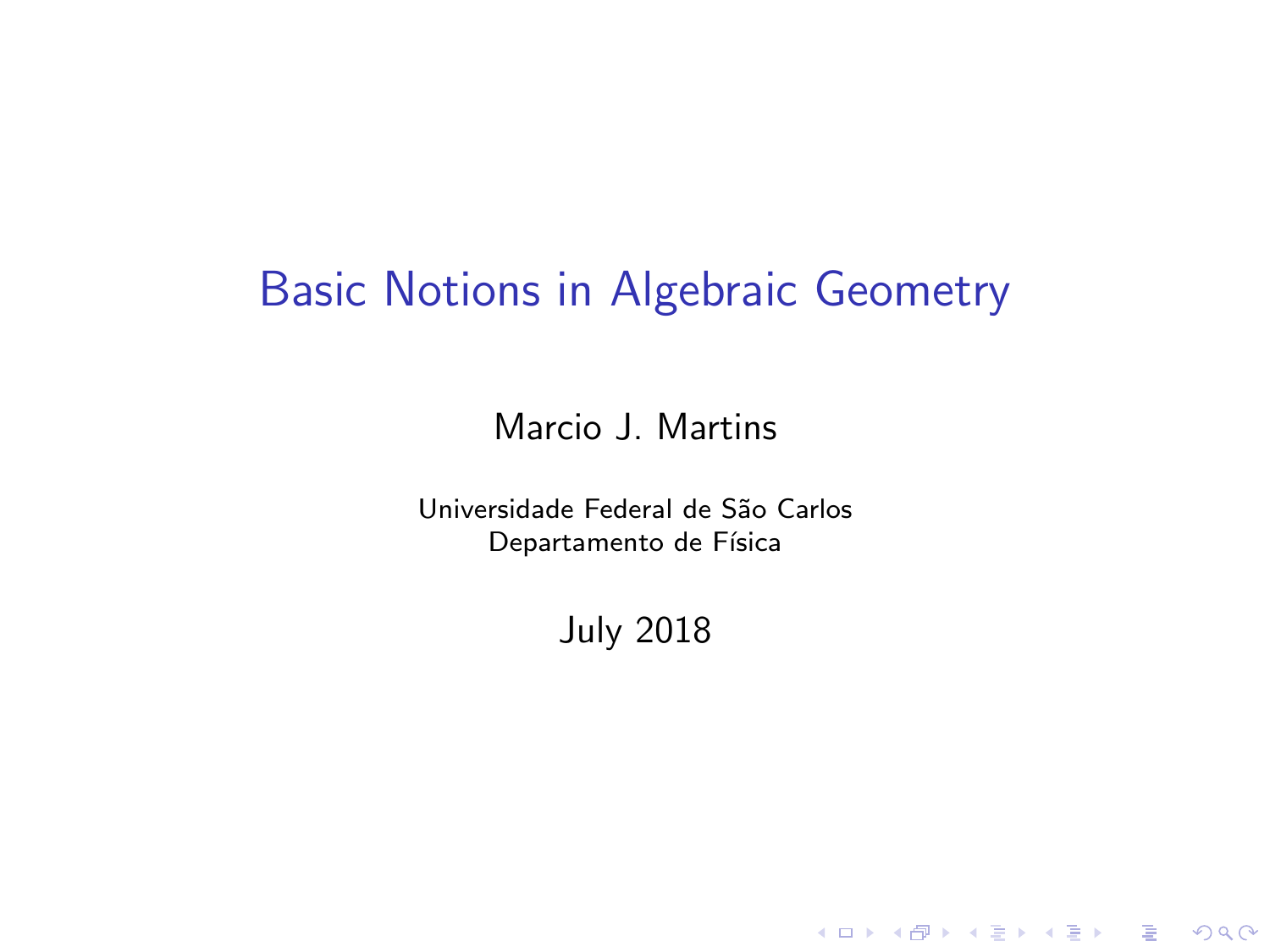## Ring and Fields

#### $\triangleright$  Commutative Ring R:

Consists of a set R and two binary operations  $*$  and  $+$  with the following conditions for  $a, b, c \in R$ :

(i) Associative: 
$$
(a + b) + c = a + (b + c)
$$
 and  
 $(a * b) * c = a * (b * c)$ ,

(ii) Commutative:  $a + b = b + a$  and  $a * b = b * a$ ,

(iii) Distributive:  $a * (b + c) = a * b + a * c$ ,

(iv) Identities: there are  $0, 1 \in R$  such that  $a + 0 = a * 1 = a$ .

(v) Additive Inverse: given  $a \in R$  there is  $b \in R$  with  $a + b = 0$ ,

#### $\blacktriangleright$  Field K:

(vi) Multiplicative Inverse: given  $a \in K$   $a \neq 0$  there is  $c \in K$  with  $a * c = 1$ .

**KORK ERKER ADE YOUR**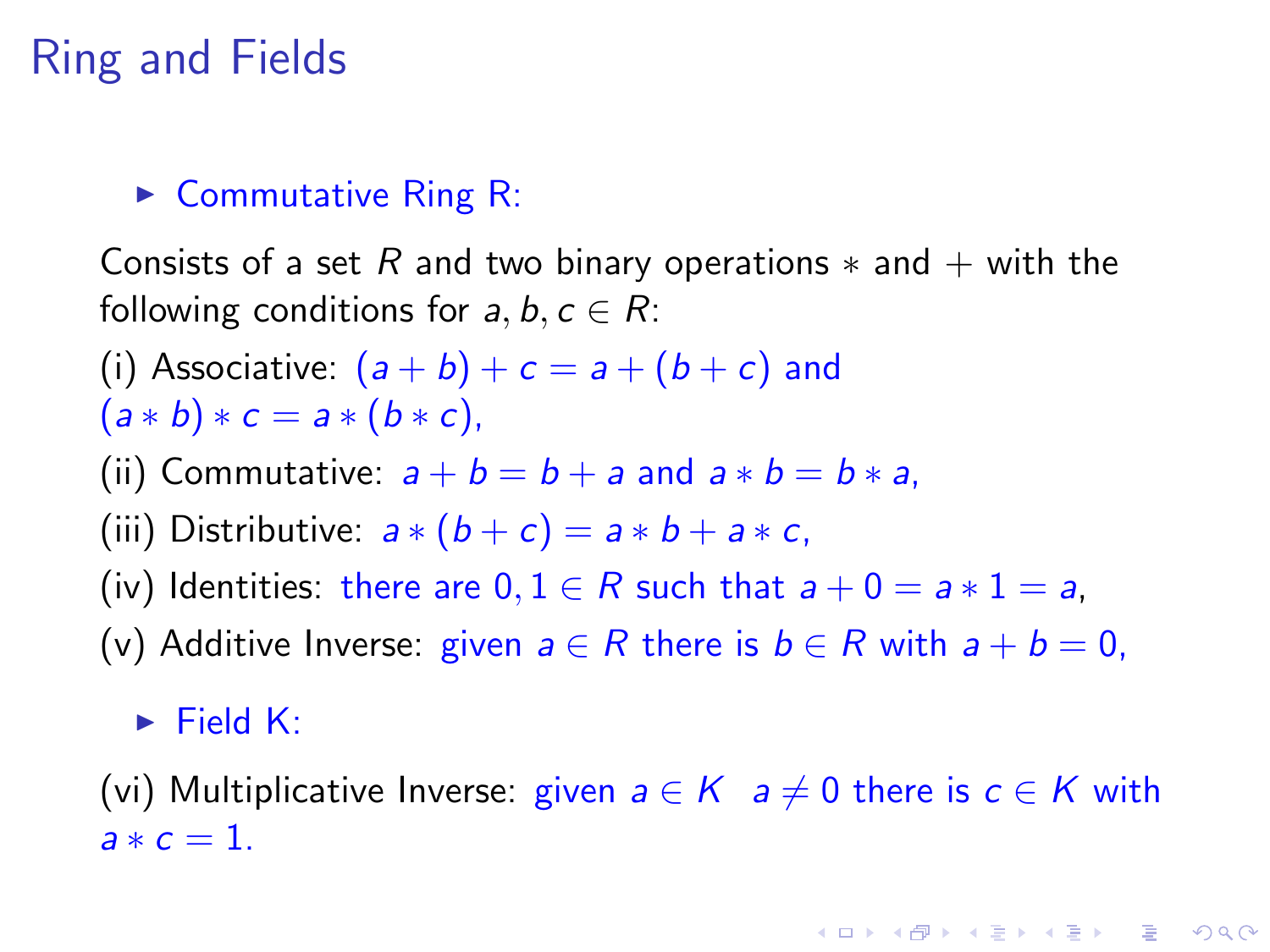# Projective Space  $\mathbb{P}^{n}(K)$

#### $\blacktriangleright$  Definition:

The n-dimensional projective space over a field  $K$  is a set of equivalence classes of  $\mathcal{K}^{n+1}/\{0,0,\ldots,0\}$  under the equivalence relation,

$$
(x_0, x_1, \ldots, x_n) \sim (\lambda x_0, \lambda x_1, \ldots, \lambda x_n)
$$

for any  $\lambda \in K/\{0\}$ .

 $\triangleright$  A way of looking at projective space:

Let  $U_0 = \{(x_0, x_1, \ldots, x_n) \in \mathbb{P}^n(K) | x_0 \neq 0\}$  then

$$
(x_0,x_1,\ldots,x_n)=(1,x_1,\ldots,x_n)\in \mathbb{A}^n(K)
$$

The set  $\mathbb P^n(K)/U_0$  is clearly a copy of  $\mathbb P^{n-1}(K)$  and therefore,

$$
\mathbb{P}^n(K)=\mathbb{A}^n(K)\cup\mathbb{P}^{n-1}(K)
$$

**KORKAR KERKER EL VOLO**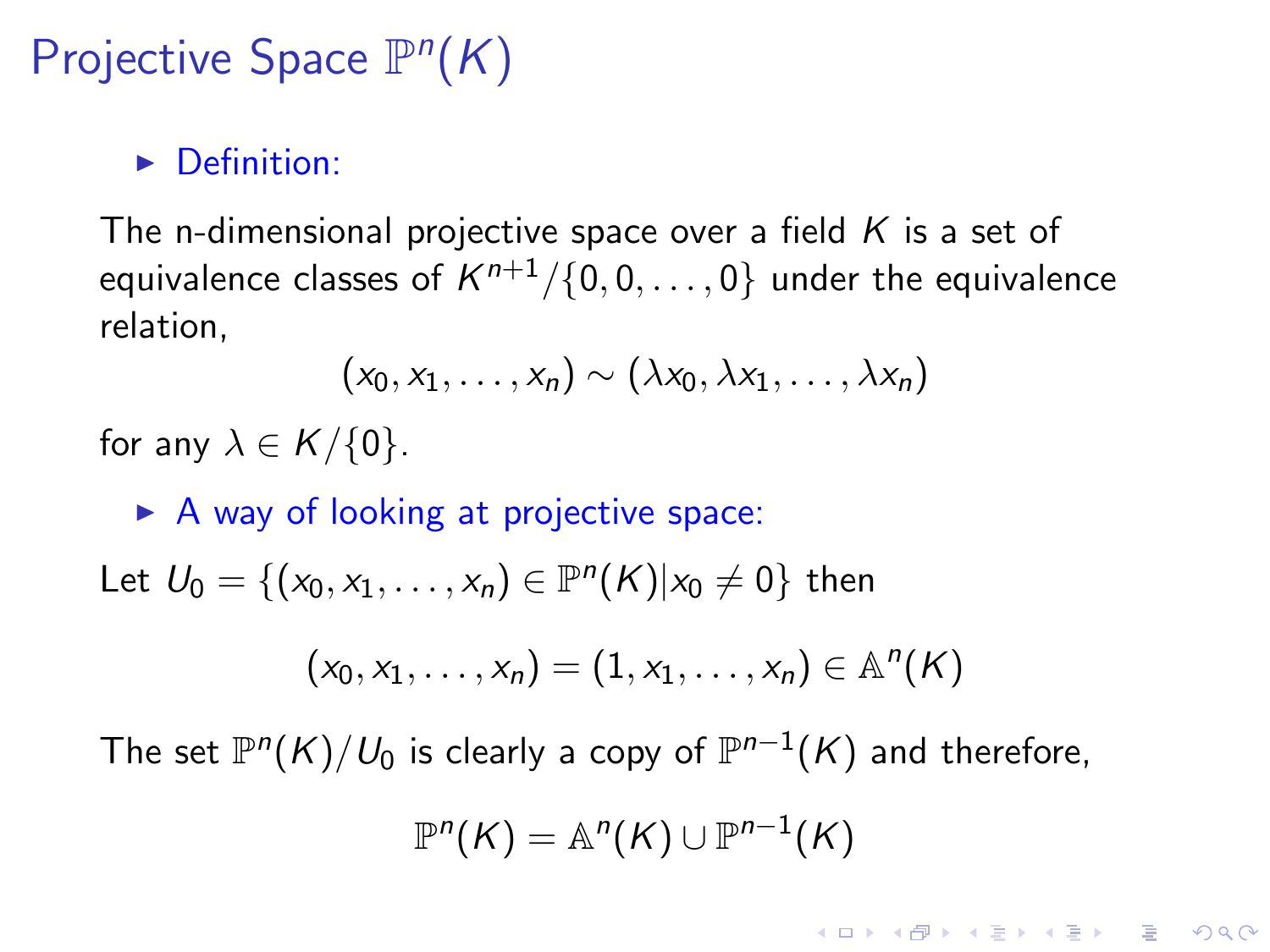### The idea of Ideal

- A subset  $I \subset K[x_1, \ldots, x_n]$  is an ideal if it satisfies:
- (i)  $0 \in I$
- (ii) If  $f, g \in I$  then  $f + g \in I$ .
- (iii) If  $f \in I$  and  $h \in K[x_1, \ldots, x_n]$  then  $f * h \in I$ .
	- $\blacktriangleright$  Hilbert Basis Theorem,

Every ideal  $I \in K[x_1, \ldots, x_n]$  has a finite generating set.

 $\blacktriangleright$  Hilbert Nullstellensatz.

A system of polynomial equations  $f_1(x_1,\ldots,x_n)=\cdots=f_m(x_1,\ldots,x_n)=0$  fail to have a common solution in  $\mathbb{C}^n$  if only if

$$
1 \in
$$

**KORKAR KERKER EL VOLO**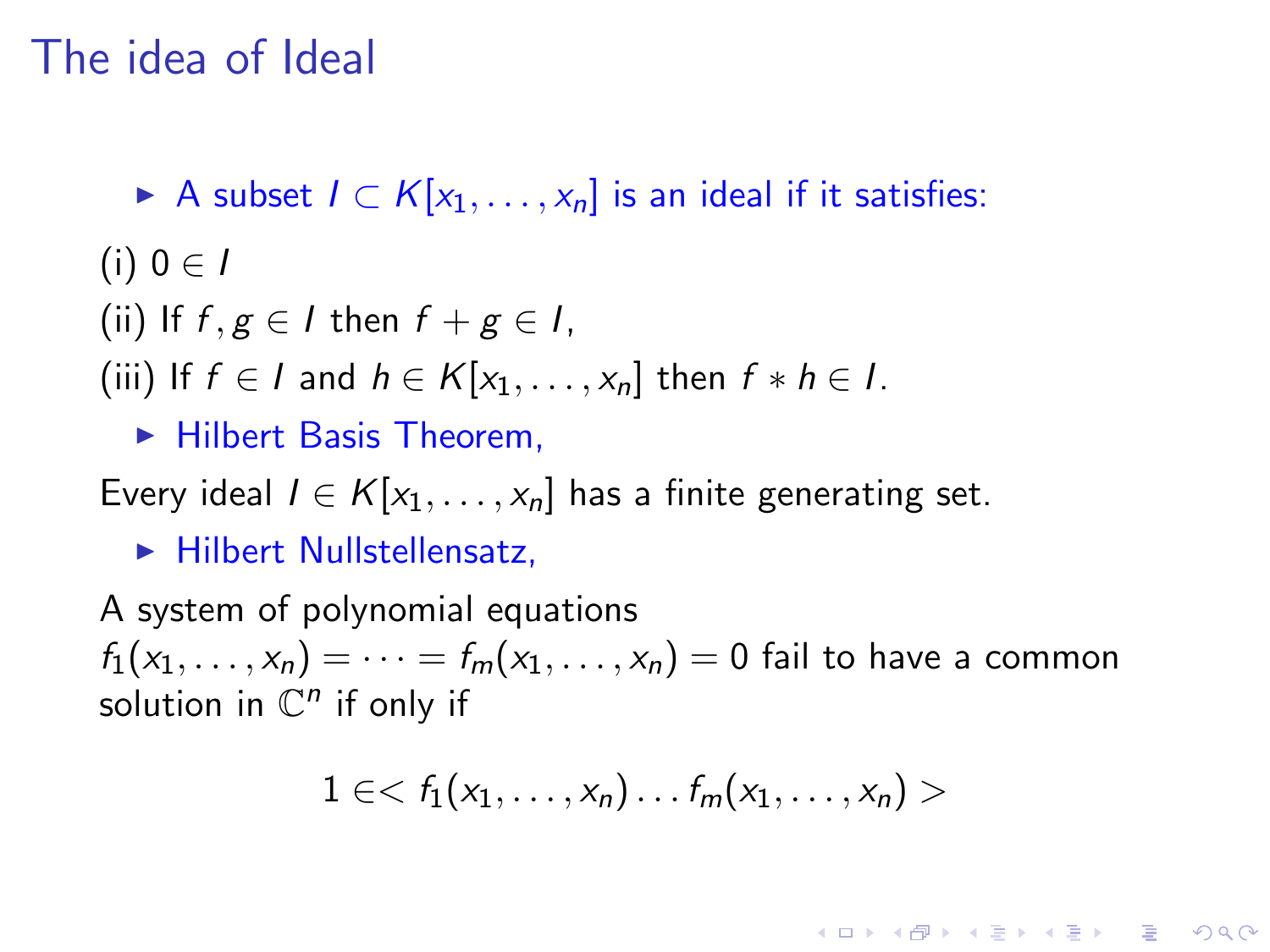#### Change of Basis

► Let  $I \subset K[x_1, x_2, x_3, y_1, y_2, y_3]$ 

$$
x_1 + x_2 - y_1 = 0,
$$
  
\n
$$
x_1 - x_2 - y_2 = 0,
$$
  
\n
$$
x_1 + 2x_2 - y_3 = 0.
$$

 $x_1 + x_2 - y_1 = 0$ ,  $-2x_2 + y1 - y_2 = 0$ ,  $x_2 + y_1 - y_3 = 0.$ 

$$
x_1 + x_2 - y_1 = 0,
$$
  
-2x<sub>2</sub> + y1 - y<sub>2</sub> = 0,  
3y<sub>1</sub> - y<sub>2</sub> - 2y<sub>3</sub> = 0.

K ロ ▶ K @ ▶ K 할 ▶ K 할 ▶ ... 할 → 9 Q @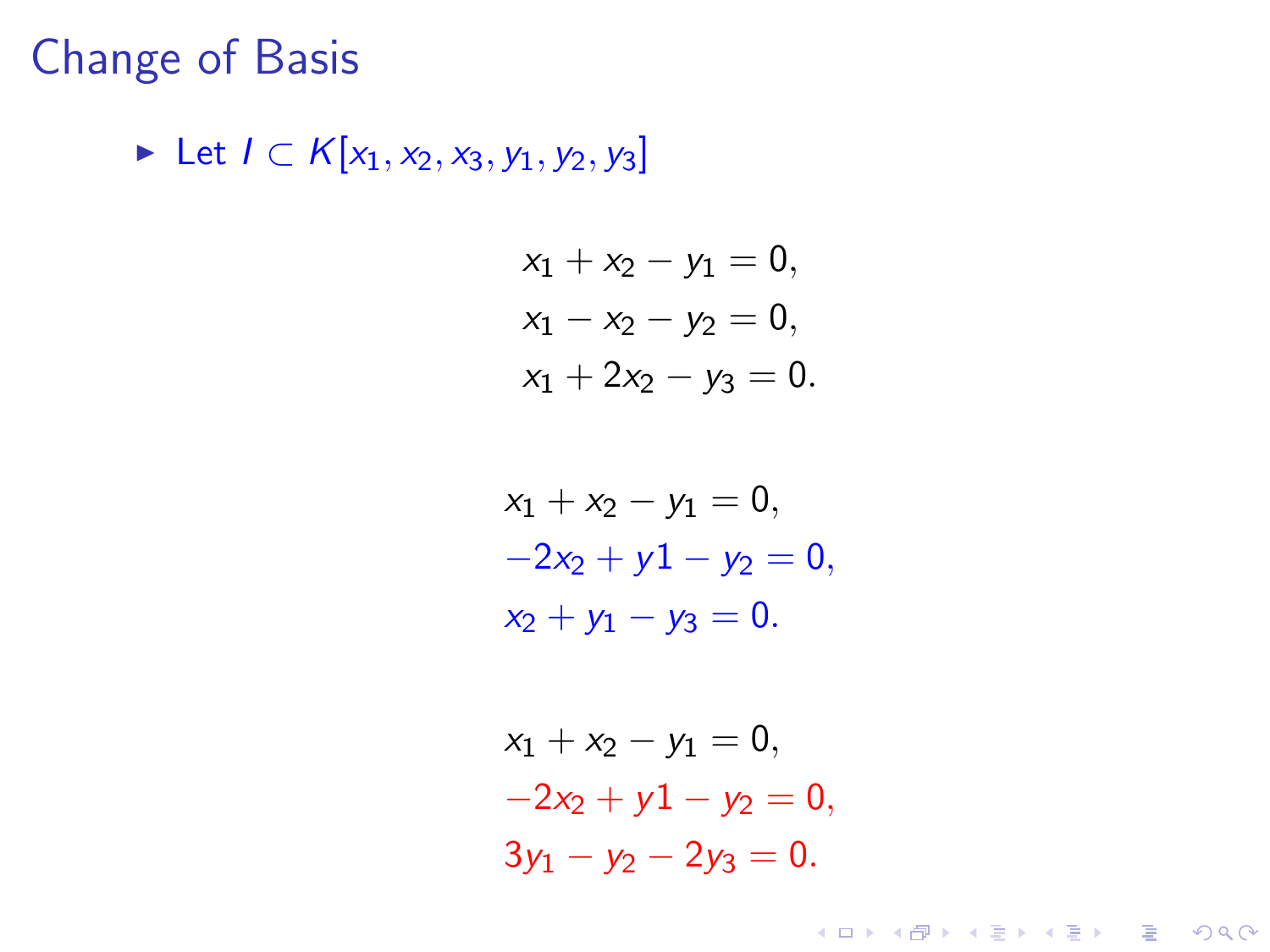### Groebner Basis

1. The ideal generated by the leading terms of polynomials in  $I = \langle f_1, ..., f_n \rangle$  equals the ideal generated by the leading terms in the  $G - basis$ .

2. The leading term of any polynomial in I is divisible by the leading term of some polynomial in G.

3. The multivariable division by G of any polynomial in the ideal I gives zero as remainder.

For  $I =$  the G-basis is not generated by the leading terms!.

**KORKAR KERKER EL VOLO**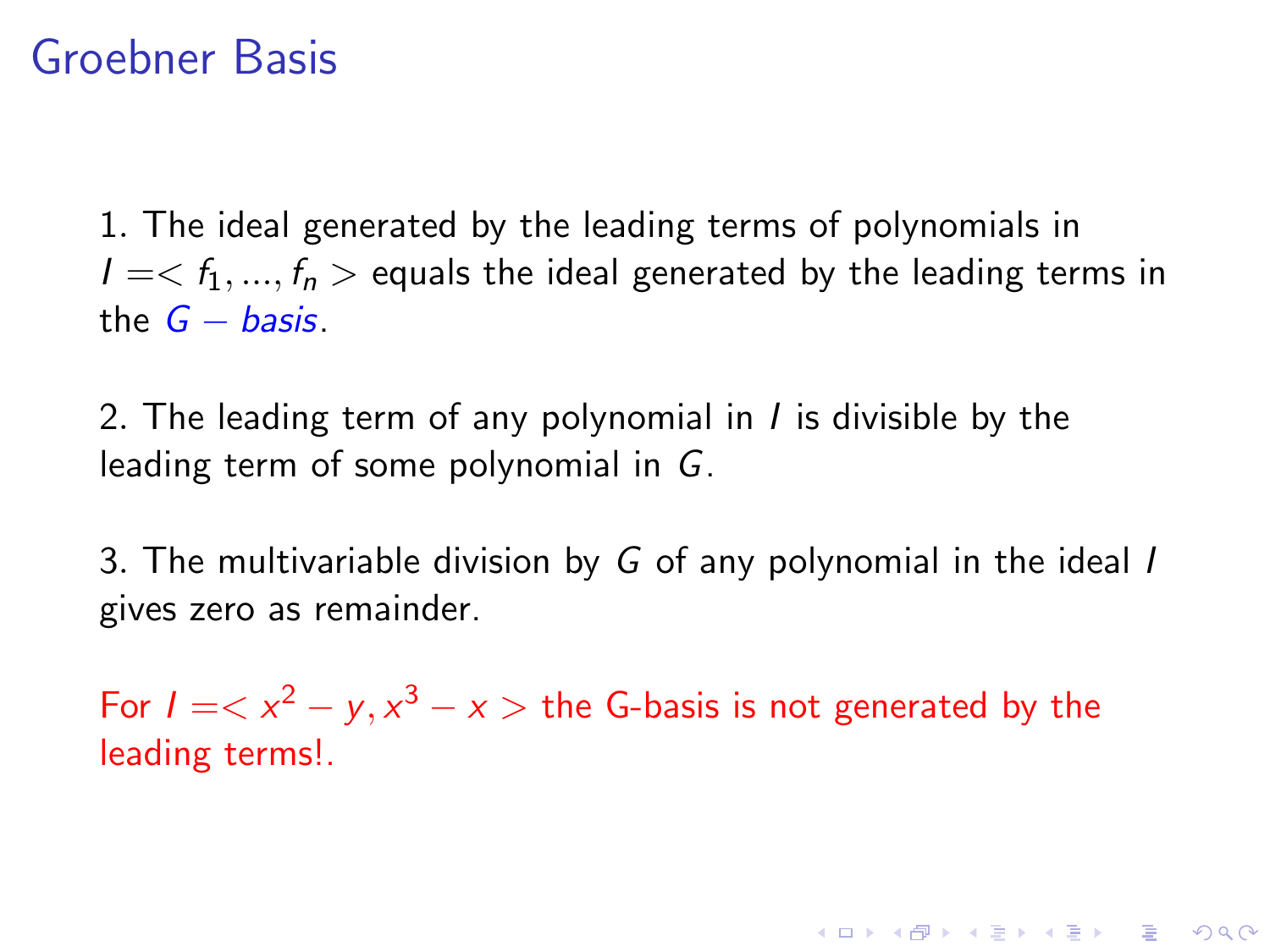#### Buchberger's Algorithm

$$
I =  \subset Q[x, y, z]
$$

**KORK ERKER ADE YOUR** 

#### $\blacktriangleright$  Mathematica

GroebnerBasis $\{\{f1,f2,f3\},\{x,y,z\}\}\$  $G = <4z<sup>4</sup>+2z<sup>2</sup>-1, y-2z<sup>2</sup>, x-z>$ 

 $\blacktriangleright$  Maple

with(Groebner);  $G = Basis([g1,g2,g3], \text{plex}(x,y,z));$  $G = <4z<sup>4</sup>+2z<sup>2</sup>-1, y-2z<sup>2</sup>, x-z>$ 

 $\blacktriangleright$  Singular

ring  $R=0$ ,  $(x,y,z)$ , dp; (global reverse ordering) ideal l=  $x^2 + y^2 + z^2 - 1$ ,  $x^2 + z^2 - y$ ,  $x - z$ ; ideal  $G=std(I)$ ;  $G =$ For an empty set you obtain  $G = < 1 >$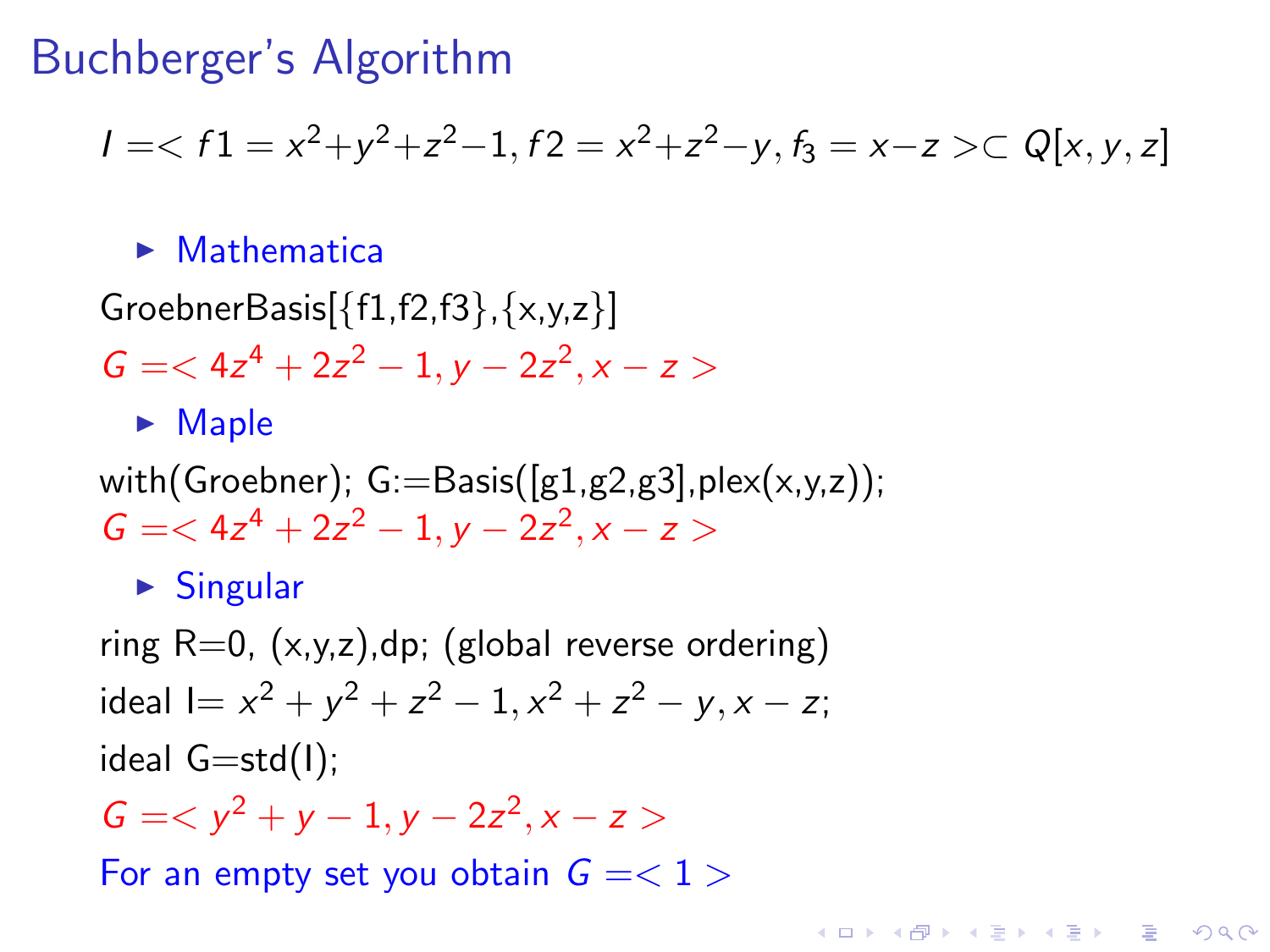#### Implicitization Problem

Consider the spatial curve C defined by

 $x = t^4, y = t^3, z = t^2$ 

what are the equations for C in  $K[x, y, z]$  ?.

 $\triangleright$  Compute the G-basis of  $I = < x - t^4, y - t^3, t^2 − z > \subset K[t, x, y, z]$  $G =$ 

and observe that the first two polynomials depend only on  $x, y, z$ .

**KORK ERKER ADE YOUR** 

 $\triangleright$  Singular

<span id="page-7-0"></span>ring  $R=0$ ,  $(x,y,z,t)$ , dp; ideal l=  $x - t^4$ ,  $y - t^3$ ,  $z - t^2$ ; ideal  $C=$ eliminate $(l,t)$ ;  $C =$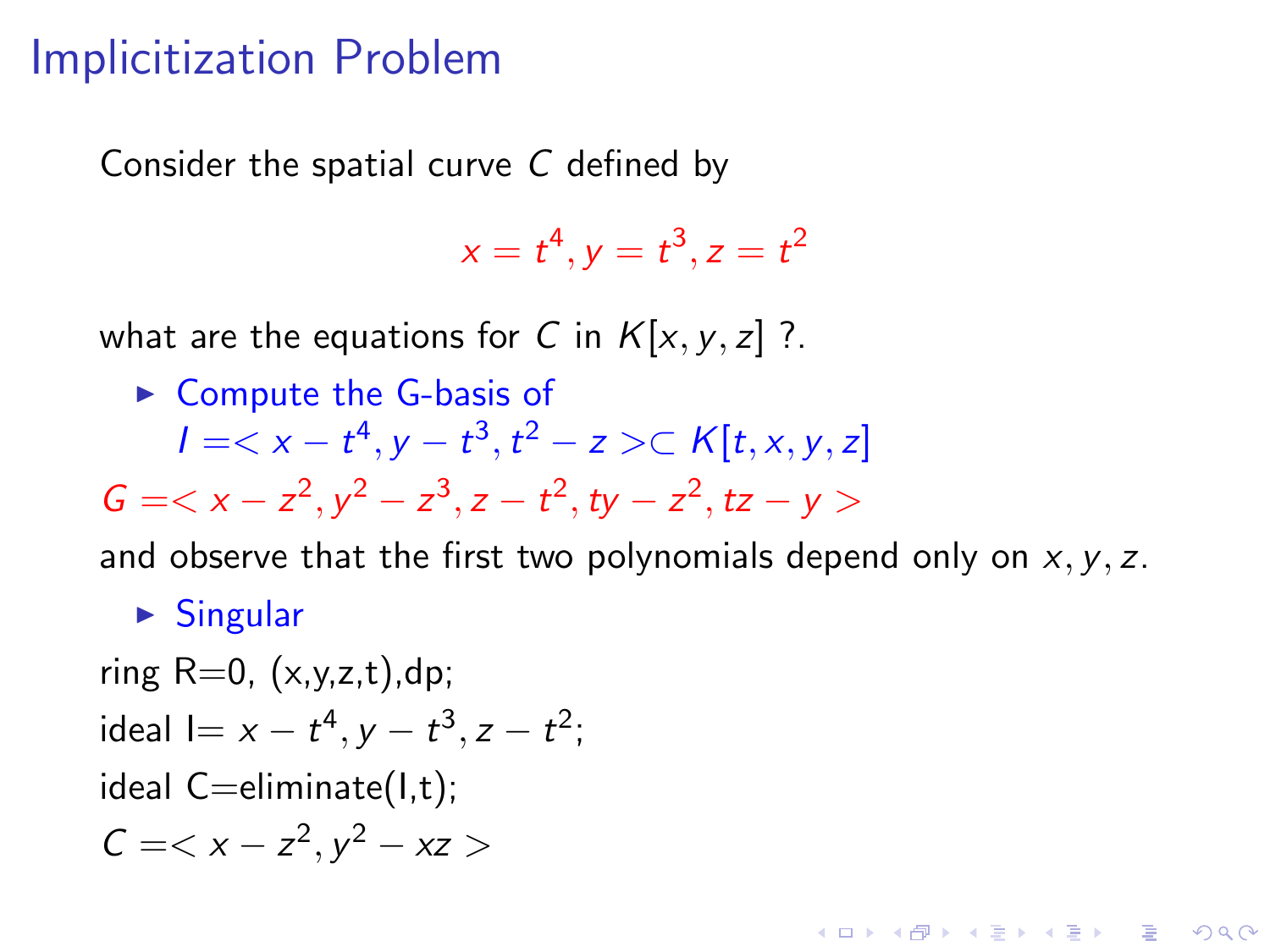Mapping

► Birational Equivalence:  $S \setminus (z = 0) \cong \mathbb{C}^2 \setminus (uv = 0)$ 

| $\mathbb{C}^2$                      | $\stackrel{\circ}{\longrightarrow}$ | $S = z^3 - xy \subset \mathbb{C}^2$ |                                          |
|-------------------------------------|-------------------------------------|-------------------------------------|------------------------------------------|
| (u, v)                              | $\quad \longmapsto \quad$           | $(u^2v, uv^2, uv)$                  |                                          |
| $S = z^3 - xy \subset \mathbb{C}^3$ |                                     |                                     | $\overrightarrow{c^{-1}}$ $\mathbb{C}^2$ |
| (x, y, z)                           |                                     | $\longmapsto$                       | (x/z, y/z)                               |

 $\blacktriangleright$  Rational Parametrization:

$$
\mathbb{C}^2 \qquad \xrightarrow{\sigma} \qquad S = x^3 + xyz + x + y^3 + yz^2 \subset \mathbb{C}^2
$$
  
(*u*, *v*) 
$$
\qquad \longmapsto \qquad (f_1/f_4, f_2/f_4, f_3/f_4)
$$

$$
f_1 = u^3(u^2 - 2v), \quad f_2 = 2uv - u^3,
$$
  

$$
f_3 = u(v^2 + u^6 - 1), \quad f_4 = -1 - v^2 + u^2v + u^6
$$

<span id="page-8-0"></span> $(u, v) = (1, -1)$  or  $(-1, 1/3)$  leads to sam[e p](#page-7-0)[oi](#page-9-0)[n](#page-7-0)[t](#page-8-0) [at](#page-9-0)  $S_{\frac{1}{2} + \sqrt{2}}$  and  $\infty$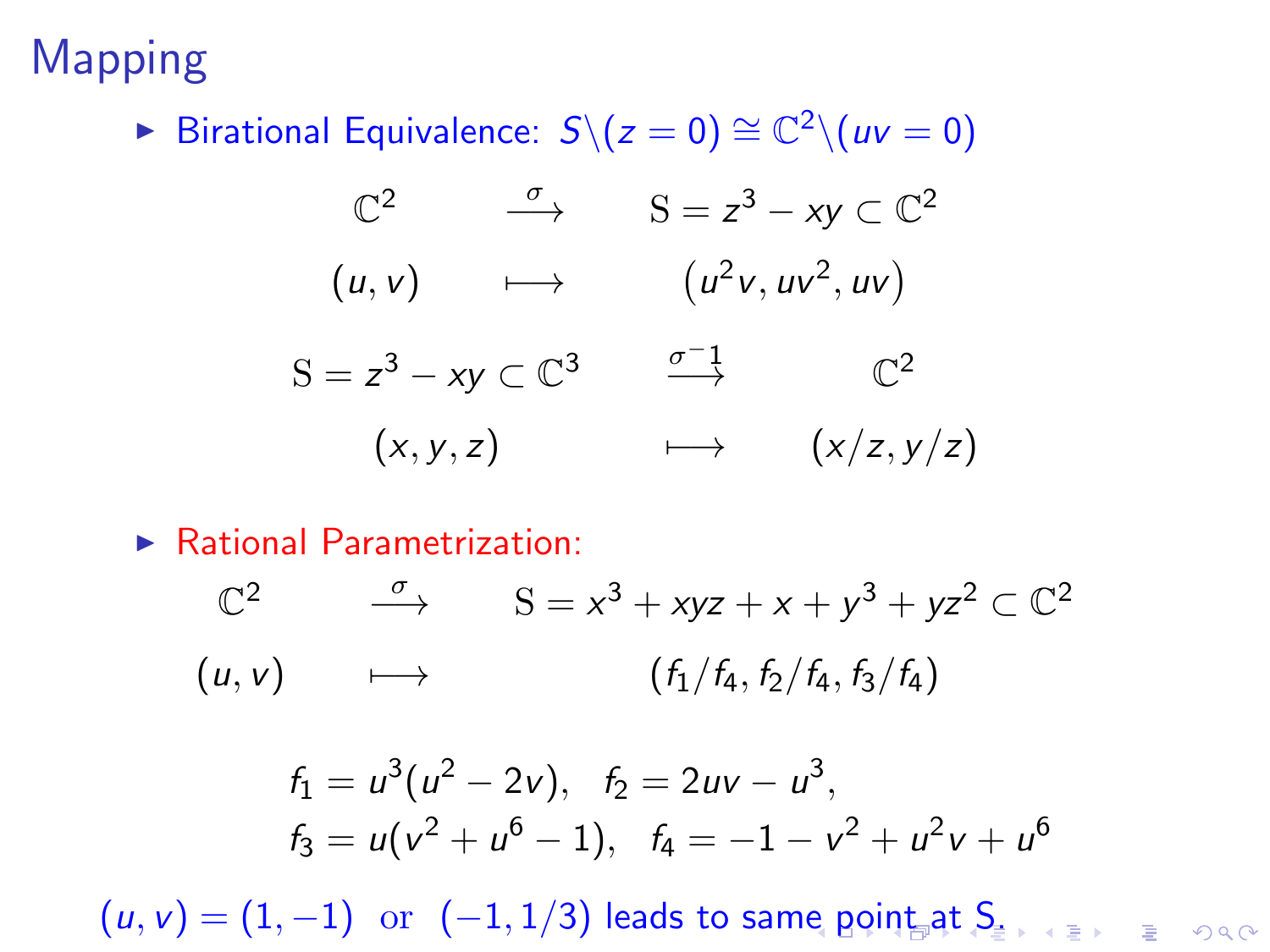#### Dimension

Consider the spatial curve C defined by

$$
x=t^3, y=t^4, z=t^5
$$

The ideal  $I(C)$  is generated by three polynomials !

$$
1 =
$$

## $\triangleright$  Dimension with Singular ring  $R=0$ ,  $(x,y,z)$ , dp; ideal  $I =$ ; dim(groebner(I)); 1

<span id="page-9-0"></span>Algebraic variety may not be given as complete intersection.

**KORK ERKER ADE YOUR**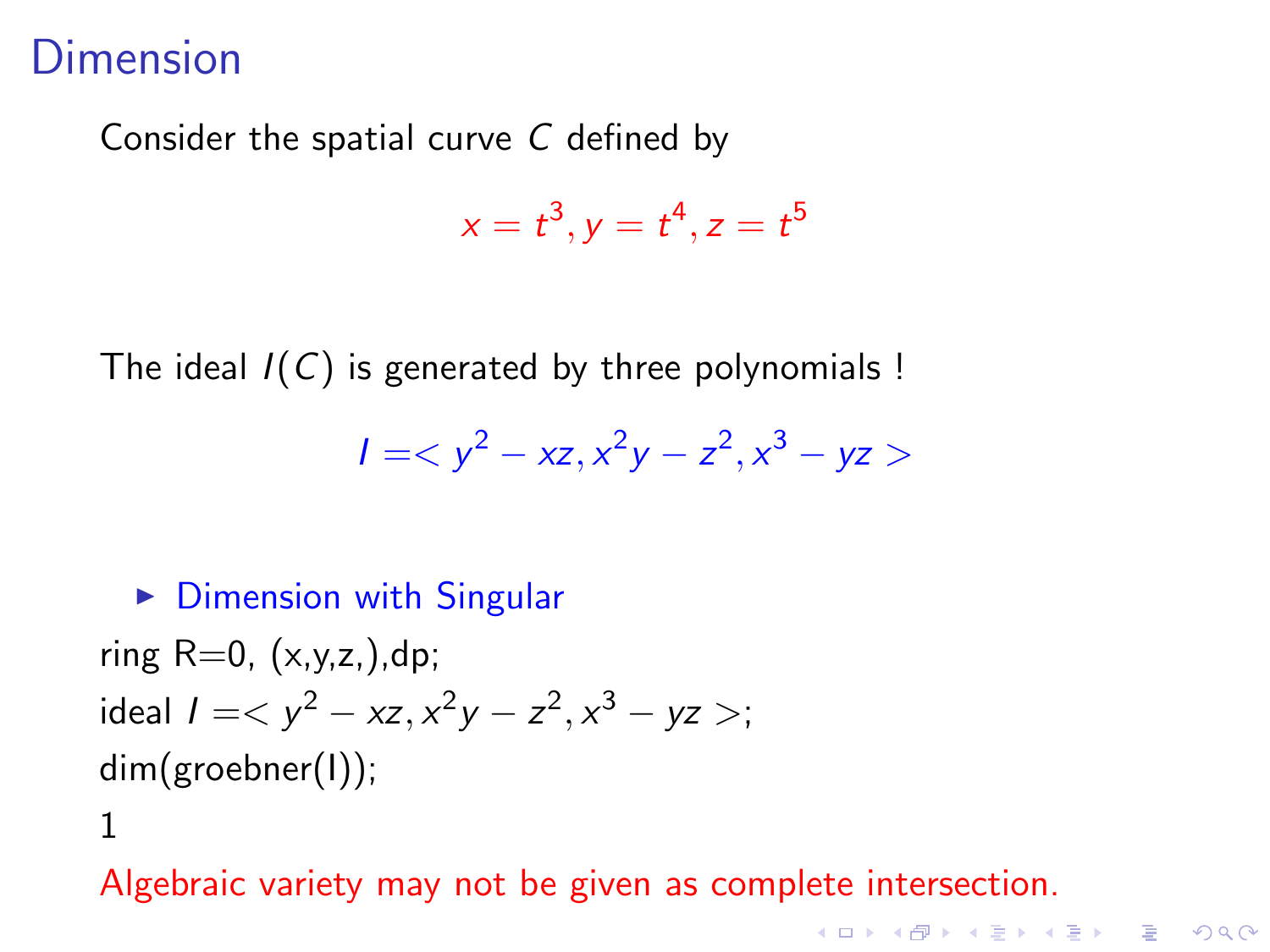#### Differential Forms

• Let  $V = \langle f_1(x_1, \ldots, x_n), \ldots, f_m(x_1, \ldots, x_n) \rangle$  define the set,

$$
\Omega^{1}(V)=\frac{< dx_1,\ldots,dx_n>_{K[V]}}{< df_1,\ldots,df_n>
$$

and the space of differential forms of degree  $q = dim[V]$  is,

$$
\Omega^q(V)=\stackrel{q}{\Lambda}\Omega^1(V)
$$

• The plurigenera of  $V$  are non-negative integers,

$$
P_I(V) = dim \big[ \stackrel{I}{\otimes} \Omega^q(V) \big]
$$

• For example in the case of a curve C we have,

$$
P_1(C) = g, \quad P_1(C) = (2l-1)(g-1), \quad l > 1.
$$

• Kodaira Dimension  $P_I(V) \sim I^{k(V)}$ .